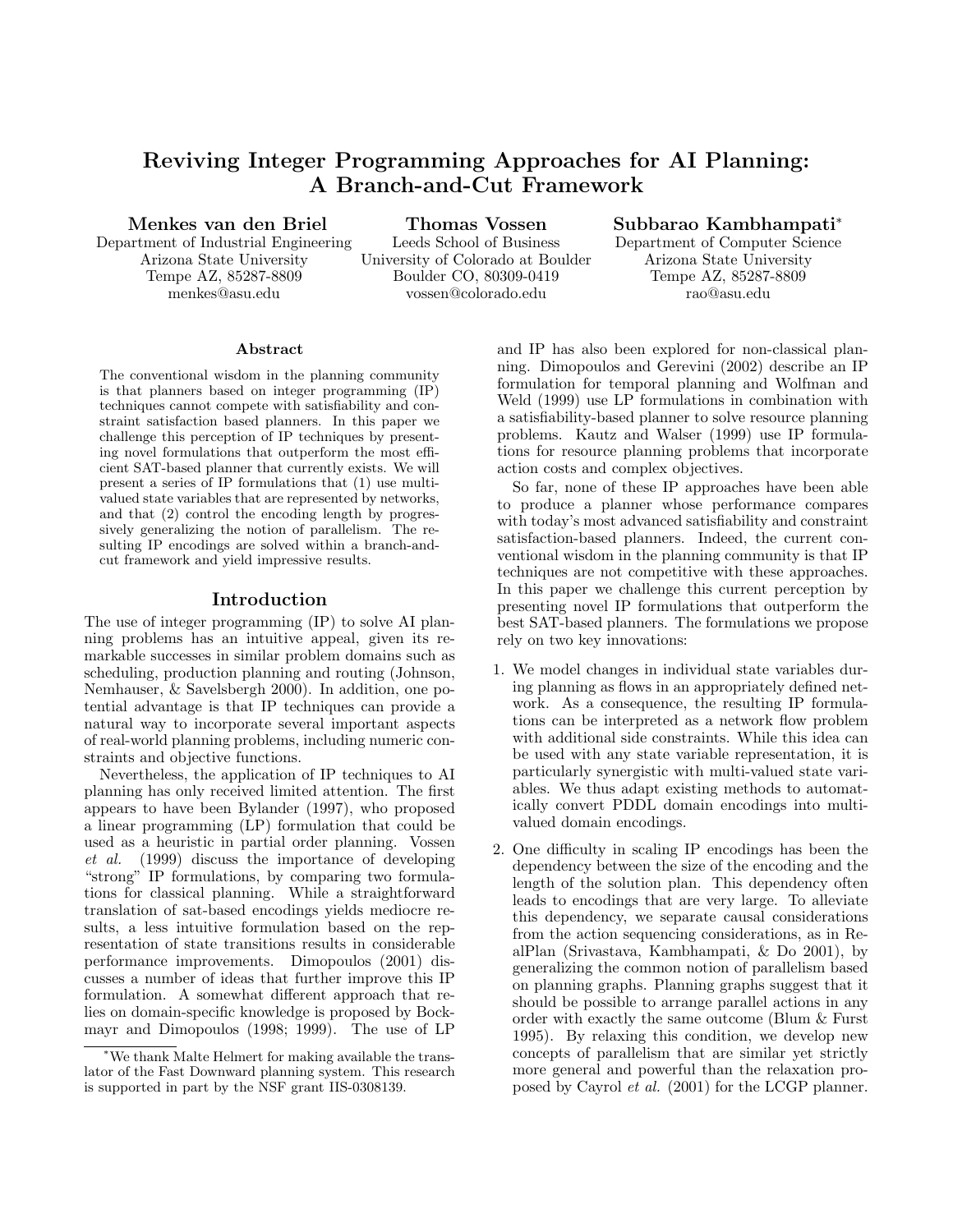A naive encoding of this decoupling will not be effective as the sequencing phase will add exponentially many ordering constraints. Instead, we propose and implement a so-called *branch-and-cut* framework, in which certain constraints are dynamically generated and added to the formulation only when needed. This approach has been extremely successful for a number of large-scale optimization problems (Caprara & Fischetti 1997). We show that the performance of the resulting planning system is superior to Satplan04(Siege) (Kautz 2004), which is currently the most efficient SAT-based approach to planning. This is a significant result in that it forms the basis for other more advanced IP-based planning systems capable of handling numeric constraints and non-uniform action costs.

The remainder of this paper is organized as follows. In the next section, we introduce three progressively more general IP formulations. Subsequently, we discuss the branch-and-cut framework that is used to solve these formulations. After that, we provide experimental results for this approach, as well as a comparison with Satplan04(Siege). Finally, we conclude with a summary and a discussion of avenues for future research.

# **Integer Programming Models**

This section describes a series of IP formulations for classical planning that progressively generalize the conditions on parallelism. As stated in the introduction, we use (multi-valued) state variables instead of the (binary-valued) propositional variables that were used in the formulations by Vossen *et al.* (1999). The use of multi-valued state variables is based on the SAS+ planning formalism (Bäckström  $\&$  Nebel 1995). SAS+ is a planning formalism that uses multi-valued state variables instead of propositional atoms, and it uses a *prevail condition* on top of the regular pre- and postconditions (pre-, add-, and delete-lists). A prevail is a condition imposed by an action that specifies for one or more state variables a specific value that must hold before and during the execution of that action. Another way to look at a prevail is that it implies the persistence of a specific value. To obtain a state variable description from a PDDL description of a planning problem we use the translator that is implemented in the planner Fast (Diagonally) Downward (Helmert 2005). This translator is a general purpose algorithm that transforms a classical planning problem into a multi-valued state variable description. It provides an efficient grounding that minimizes the state description length and is based on the ideas presented by Edelkamp and Helmert (1999).

We formalize the use of multi-valued state variables using the following notation:

•  $C = \{c_1, ..., c_n\}$  is a set of *state variables*, where each state variable *<sup>c</sup>* has an associated (finite) domain *<sup>D</sup>c* of possible values. A *state s* is a variable assignment over *C* given by the function *s* such that  $s(c) \in D_c$ for all  $c \in D_c$ . A *partial variable assignment* over *C* is a function  $s(c)$  on some subset of *C* such that  $s(c) \in D_c$  where  $s(c)$  is defined. The state *I* is called the *initial state*, and the partial variable assignment *G* is called the *goal*.

•  $A = \{a_1, ..., a_m\}$  is a set of *actions* (operators), where an action is a partial variable assignment pair  $\langle pre, eff \rangle$  of preconditions and effects respectively. For an action  $a \in A$ , the set of *state changes*  $SC_a$  is a set of partial variable assignment pairs  $(f, g)$  such that there exists a  $c \in C$  with  $s(c) = f \in pre$  and  $s(c) = g \in \text{eff}$ . Similarly, the set of *prevails*  $PR_a$  is a set of partial variable assignment pairs  $(f, f)$  such that there exists a  $c \in C$  with  $s(c) = f \in pre$  and for all  $g \neq f$  we have  $s(c) = g \notin \text{eff}$ .

Also, we will assume that actions have at most one state change effect or prevail condition on each state variable. In other words, for each  $a \in A$  and  $c \in C$ , we have  $|SC_a(c)| + |PR_a(c)| \leq 1$ , where  $SC_a(c)$  and  $PR_a(c)$ , respectively, represent the set of state changes and prevails that an action *a* imposes on a specific state variable *c*. Finally, we assume a given maximum plan length *T* for each formulation.

To illustrate the use of multi-valued state variables, consider the Blocksworld domain with actions of the form  $MOVE(x, y, z)$ . In a propositional representation of this domain, the atoms are given by  $OT(x)$ ,  $CL(x)$ , and *ON*(*x, y*), which represent respectively that block *x* is on the table, clear, or on block *y*. The preconditions and effects of the *MOVE* action for moving a block to another block in a propositional-based representation are given by  $pre = \{ON(x, y), CL(x), CL(z)\},$  $add = \{ON(x, z), CL(y)\},$  and  $del = \{ON(x, y)\}.$ Multi-valued state variables naturally capture some of the mutual exclusion relations between actions, for example, those that correspond to different configurations of the same fluent. Therefore, one way to translate this domain into a state description is by creating the following multi-valued state variables

$$
BELOW(x) := \{ OT(x)\} \quad \cup \quad \bigcup_{y} \{ON(x, y)\} \quad \text{for all } x,
$$

$$
ONTOP(x) := \{ CL(x) \} \quad \cup \quad \bigcup_{y} \{ ON(y, x) \} \quad \text{for all } x.
$$

The effects of the  $MOVE(x, y, z)$  action for moving a block to another block are now given by

$$
BELOW(x): ON(x, y) \rightarrow ON(x, z)
$$
  
ONTOP(y): ON(x, y) \rightarrow CL(y)  
ONTOP(z): CL(z) \rightarrow ON(x, z)  
ONTOP(x): CL(x) \rightarrow CL(x)

where the first three are state change effects and the fourth a prevail condition. A possible initial state and goal are given in Figure 1.

It is interesting to note that there may be several ways to translate a propositional representation into a multi-valued state variable representation. For example, we could have obtained a different translation if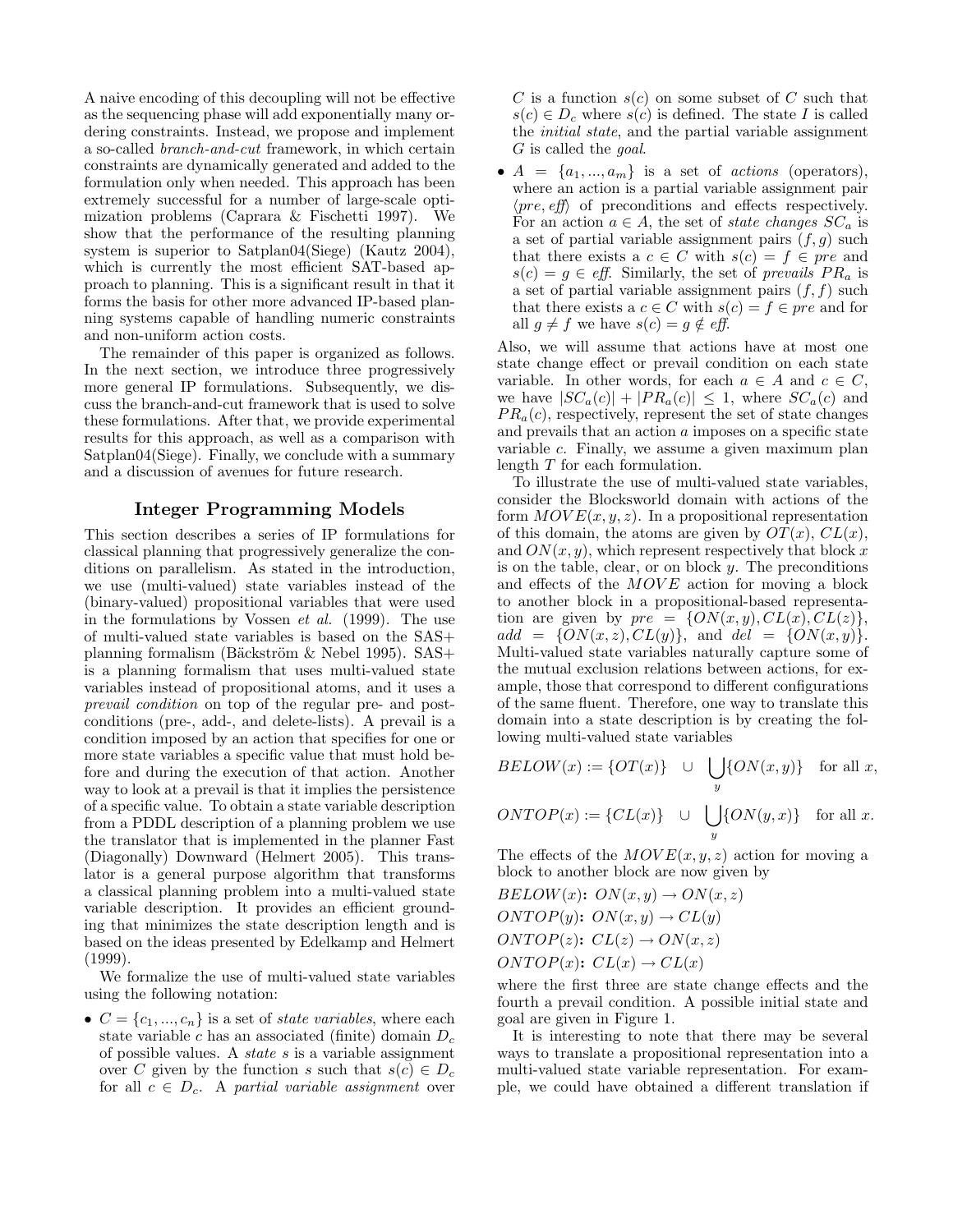

Figure 1: A Blocksworld instance

we had used a single dummy atom  $ON(x,*)$  to replace all the  $ON(x, y)$  atoms in each  $BELOW(x)$  state variable. In that case, the dummy atom would simply represent a lifted version of the  $ON(x, y)$  atoms, that is, it would represent that a block *x* is on some block *y* without specifying *y*. While we currently use the translator based on the ideas by Edelkamp and Helmert 1999, preliminary experiments indicate that the domain representation choice may impact the overall performance.

In the remainder of this section we first propose an IP formulation that uses multi-valued state variables together with the concept of parallelism as defined in Graphplan. Subsequently, we discuss two IP formulations that also use the multi-valued state variables, but in addition generalize Graphplan's concept of parallelism.

## **Single State Change (1SC) Formulation**

This formulation uses Graphplan's parallelism and allows at most one state change for each state variable per plan step.

We use action and flow variables, which we define as:

- $x_{a,t} \in \{0,1\}$ , for  $a \in A, 1 \le t \le T$ ;  $x_{a,t}$  is equal to 1 if action *a* is executed at plan step *t*, and 0 otherwise.
- $y_{f,g,t}^c \in \{0,1\}$ , for  $c \in C, f, g \in D_c, 1 \le t \le T$ ;  $y_f^c$ <br>is equal to 1 if the state of state variable c transition is equal to 1 if the state of state variable  $c$  transitions from *f* to *g* at step *t*, and 0 otherwise.

### **Objective function**

In classical planning it is sufficient to find a feasible plan. Since the constraints guarantee feasibility we could use a null objective, but when solving an IP encoding the choice of an objective function could significantly influence the search performance as it determines a search direction. Even though our objective function can be any linear expression, we choose to minimize the number of actions to guide the search.

$$
MIN \sum_{a \in A} x_{a,t}
$$

The constraints are separated into different constraint sets, which are given as follows.

State variable *c* with  $D_c = \{f, g, h\}$ 



Figure 2: State change flow network

## **State change flow constraints**

In our formulation the state transitions of each multi-valued state variable are represented by paths in an appropriately defined network. In this network, nodes appear in stages (levels) and correspond to the possible values of the state variable at different plan steps. If we set up an IP encoding with a maximum plan length *T*, there will be  $T+1$  stages in the network (one stage for the initial state and *T* stages for the number of succeeding plan steps). Arcs link nodes between stages and correspond to state changes or persistence of values. Over the course of a plan, state variables transition from one value to the next. This corresponds to a path in the network, where the source node is a node in stage 0 (zero) that corresponds to the state variable's initial state. The sink node is a node in stage *T* that corresponds to the goal, and in case the goal is not defined for the state variable then the sink node could be any of the nodes in stage *T*.

Figure 2 displays a network corresponding to the state variable *c* with domain  $D_c = \{f, g, h\}$ . For each allowable value transition there is an arc in the state change network. The horizontal arcs, labeled by  $y_{f,f,t}^c$ , correspond to the persistence of value f within the state correspond to the persistence of value *f* within the state variable *c* at plan step *t*. The diagonal arcs, labeled by  $y_{f,g,t}^c$ , correspond to the state change effects of an ac-<br>tion. In the network of Figure 2 there is no arc that contion. In the network of Figure 2 there is no arc that connects the value *g* to *f* between two consecutive stages, so no action supports the state change  $(g, f)$  in  $c$ .

The resulting network flow constraints for each multivalued state variable  $c \in C$  are given as follows:

$$
\sum_{g \in D_c} y_{f,g,1}^c = 1\{f \in I\} \text{ for } f \in D_c,
$$
\n
$$
\sum_{h \in D_c} y_{g,h,t+1}^c = \sum_{f \in D_c} y_{f,g,t}^c \text{ for } g \in D_c,
$$
\n
$$
1 \le t \le T - 1
$$
\n(2)

$$
\sum_{f \in D_c} y_{f,g,T}^c = 1 \quad \text{for } g \in D_c \cap G \tag{3}
$$

The state change flow constraints define the underlying graph of the network. They ensure that (1) there is a supply of one unit of flow at the source nodes, (2)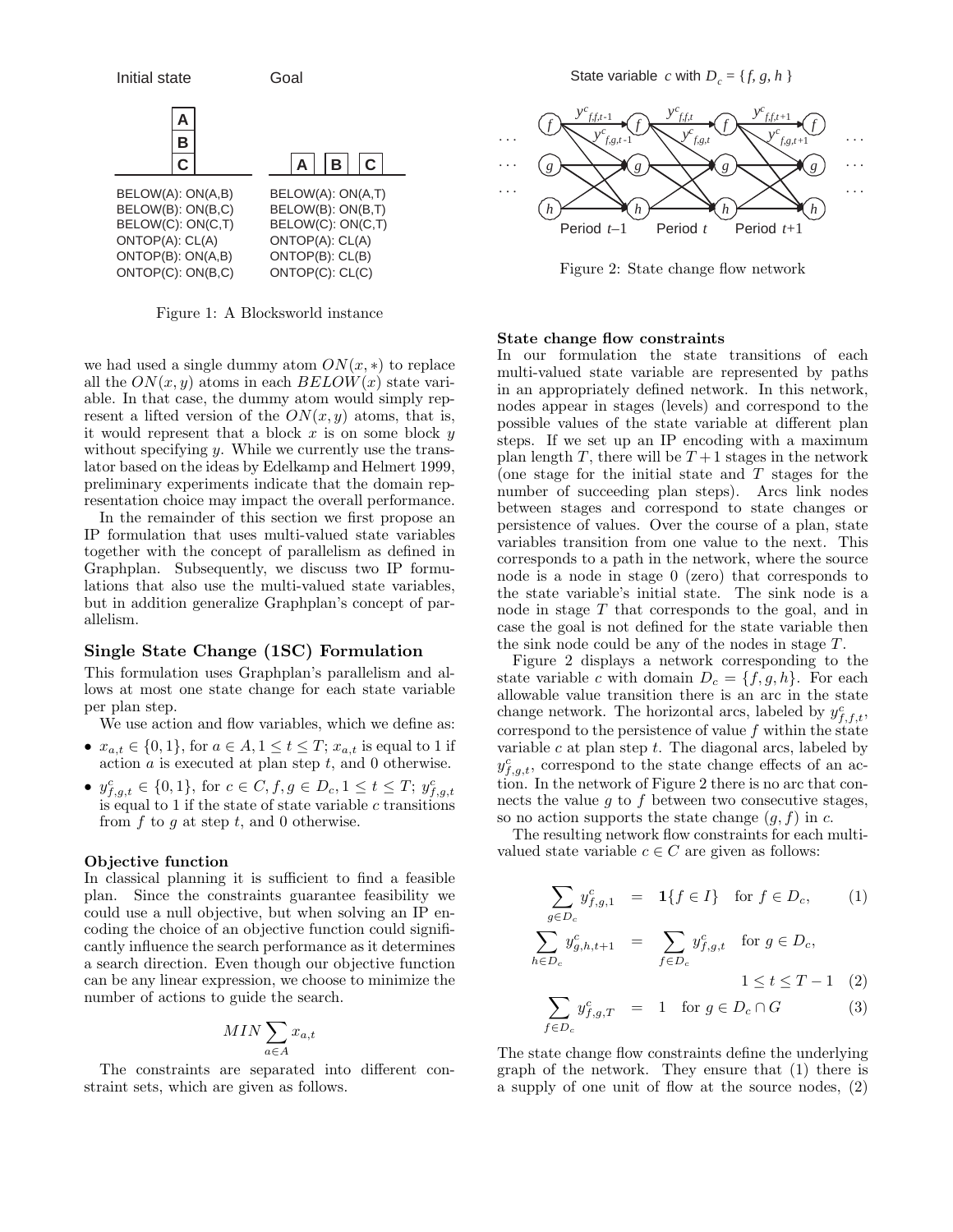there is a balance of flow at all intermediate nodes, and (3) there is a demand of one unit of flow at the sink nodes if a goal is defined

#### **State change implication constraints**

Actions may introduce interactions between the state variables. For instance, the effects of the *MOV E* action in our Blocksworld example affect four different state variables. Action interactions link state variables to each other and must be represented by constraints. For each  $c \in C, f, g \in D_c, f \neq g, 1 \leq t \leq T$  we have constraints linking all the actions state change effects over the corresponding network arcs.

$$
\sum_{a \in A: (f,g) \in SC_a(c)} x_{a,t} = y_{f,g,t}^c \tag{4}
$$

The state change effects of an action are tied to the flow variables. So, if an action  $x_{a,t}$  with  $(f,g) \in SC_a(c)$ is executed then the source-sink path in the state variable *c* must use the arc  $y_{f,g,t}^c$ . Likewise, if we choose to follow the arc  $y_c^c$  in the source sink path in choose to follow the arc  $y_{f,g,t}^c$  in the source-sink path in  $c$  then there must be an action  $x_c$ , that has the state *c* then there must be an action  $x_{a,t}$  that has the state change  $(f, g)$  as one of its effects. The summation on the left hand side prevents two or more actions from interfering with each other, hence only one action may cause the state change  $(f, g)$  in a state variable  $c$  at step *t*.

#### **Prevail implication constraints**

Prevail conditions of an action link state variables in a similar way as the state change effects of action link them. For each  $c \in C, f \in D_c, a \in A, (f, f) \in$  $PR_a(c), 1 \leq t \leq T$  we have constraints linking the all the action prevail conditions to the corresponding network arcs.

$$
x_{a,t} \leq y_{f,f,t}^c \tag{5}
$$

In words, this constraint states that *if* action *a* is executed at step  $t$  ( $x_{a,t} = 1$ ), *then* value  $f$  prevails within the state variable *c* during step  $t$  ( $y_{f,f,t}^c = 1$ ).

# **Generalized Single State Change (g1SC) Formulation**

The formulation described above uses the concept of parallelism as used in Graphplan (Blum & Furst 1995). As stated in this paper, the basic idea in this approach is that:

"several actions may be specified to occur at the same time step so long as they do not interfere with each other. Specifically, we say that two actions interfere if one deletes a precondition or an addeffect of the other. Thus, in an actual plan these independent parallel actions could be arranged in any order with exactly the same outcome."

Here we will propose a *set of alternative conditions* for parallel actions that will ultimately lead to smaller encodings in terms of number of plan steps. We relax the condition that parallel actions can be arranged in any order by requiring a much weaker condition. In an actual plan parallel actions could be arranged as long as *there exists* a valid ordering. More specifically, within a plan step a set of actions is feasible if (1) there exists an ordering of the actions such that all preconditions are satisfied, and (2) there is at most one state change in each of the state variables.

To illustrate the basic concept, let us again examine the Blocksworld instance given in Figure 1. The obvious solution is to first execute action *MOV E*(*A, B, T*) and then  $MOVE(B, C, T)$ . Clearly, this is not a solution that would be allowed *within a single step* under Graphplan's parallelism, since we cannot execute the actions in an *arbitrary* order (that is, *MOV E*(*B, C, T*) cannot be executed unless *MOV E*(*A, B, T*) is executed first). Yet, the number of state changes within any state variable is at most one, and while the two actions cannot be arranged in any order with exactly the same outcome, there does exists *some* ordering that is feasible. The key idea behind this example should be clear: while it may not be possible to find a set of actions that can be linearized in any order, there may nevertheless be an ordering of the actions that is viable. The question is, of course, how to incorporate this idea into an IP formulation.

This example illustrates that we are looking for a set of conditions that allow, within each plan step, those sets of actions for which:

- All the actions' preconditions are met,
- There exists an ordering of actions at each plan step that is feasible, and
- Within each state variable, the value is changed at most once.

The incorporation of these ideas only requires minor modifications to the single state change formulation. Specifically, we need to change the prevail implication constraints and add a new set of constraints which we call the cycle elimination constraints.

#### **Prevail implication constraints**

To incorporate the new set of alternative conditions on parallelism, we relax the prevail implication constraints. In particular, we need to ensure that for each state variable *c*, the value  $f \in D_c$  holds if it is required by the prevail condition of action *a* at plan step *t*. There are three possibilities: (1) The value *f* holds for *c* throughout the period. (2) The value *f* holds initially for *c*, but the value is changed to a value other than  $f$  by another action. (3) The value  $f$ does not hold initially for *c*, but the value is changed to *f* by another action. In either of the three cases the value *f* holds at some point in step *t* so that the prevail condition for action *a* can be satisfied. In words, we can prevail a value *f* implicitly as long as there is a state change that includes *f*. As before, the prevail implication constraints link the action prevail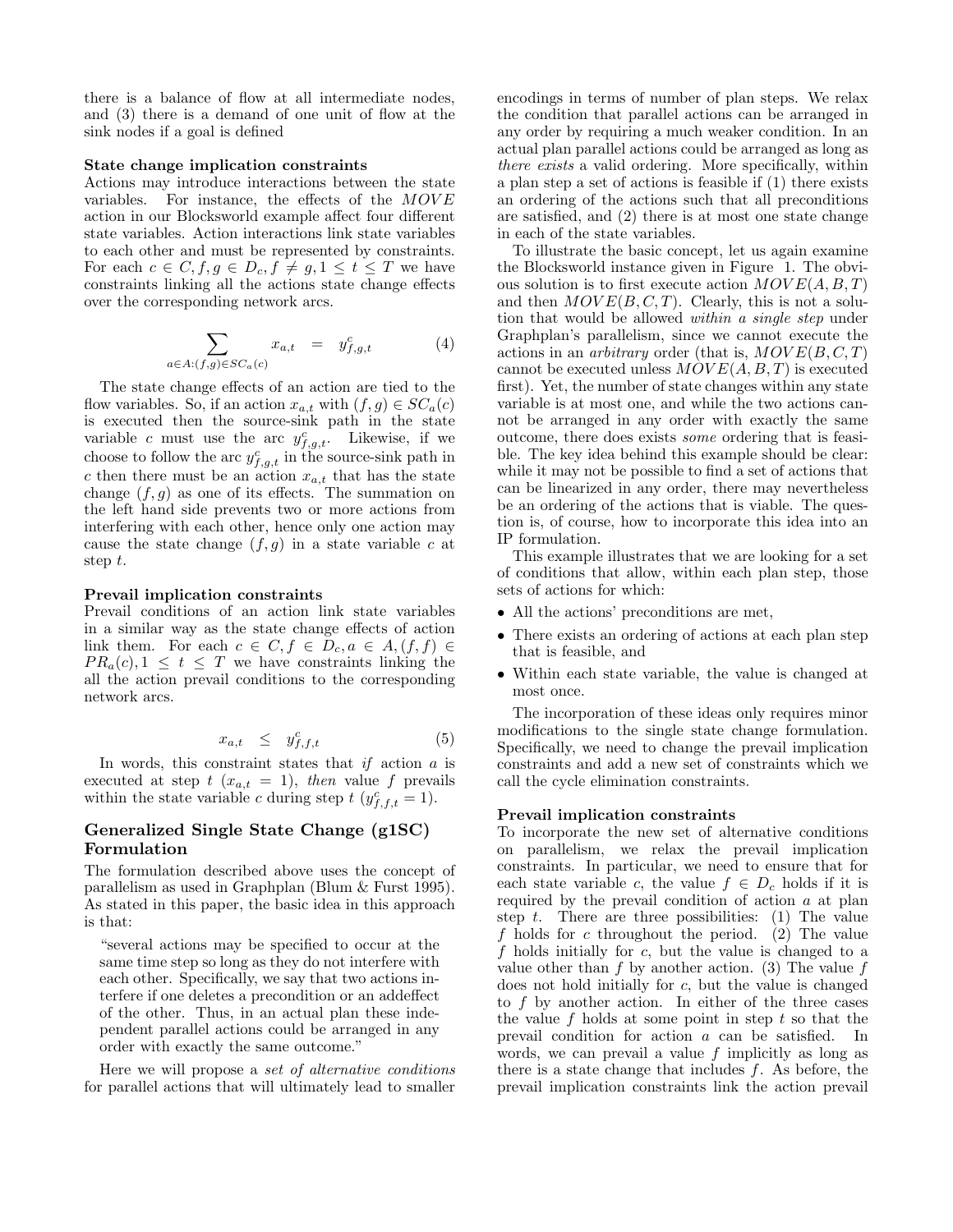State variable *c* with  $D_c = \{f, g, h\}$ 



Figure 3: Generalized state change

conditions to the corresponding network arcs. For each *c* ∈ *C*, *f* ∈ *D*<sub>*c*</sub>, *a* ∈ *A*, (*f*, *f*) ∈ *PR*<sub>*a*</sub>(*c*), 1 ≤ *t* ≤ *T* we have:

$$
x_{a,t} \leq y_{f,f,t}^c + \sum_{g \in D_c, g \neq f} y_{f,g,t}^c + \sum_{g \in D_c, g \neq f} y_{g,f,t}^c \tag{6}
$$

The interpretation of these constraints is that in each plan step we can prevail a value, change the value, and prevail the new value as shown in Figure 3, where the implicit prevails are indicated by the dashed lines.

## **Cycle elimination constraints**

Figure 3 also indicates that there are implied orderings between actions. Actions that prevail the value *f* must be executed before the action that changes *f* into *g*. Likewise, the action that changes *f* into *g* must be executed before actions that prevail *g*. Hence, these prevail implication constraints ensure that actions can be linearized into some ordering. We just need to make sure that the actions can be linearized into a feasible ordering. The constraints outlined above indicate that there is an ordering between the actions, but this ordering could be cyclic and therefore infeasible. To make sure that an ordering is acyclic we start by creating a directed *implied precedence graph*  $G = (V, E)$ . In this graph the nodes  $a \in V$  correspond to the actions, that is,  $V = A$ . We create an arc, an ordering, between two actions  $(a, b) \in E$  if action *a* has to be executed before action *b* in time step *t*, or if *b* has to be executed after *a*. In particular, we have

$$
E = \bigcup_{\substack{a,b \in A, c \in C, f,g \in D_c, g \neq f:\\(f,f) \in PR_a(c) \land (f,g) \in SC_b(c)}} (a,b)
$$
  

$$
\bigcup_{\substack{a,b \in A, c \in C, f,g \in D_c, g \neq f:\\(f,g) \in SC_a(c) \land (g,g) \in PR_b(c)}}
$$

The cycle elimination constraints ensure that the actions in the final solution can be linearized. They basically involve putting an *n*-ary mutex relation between the actions that are involved in each cycle. They are stated as follows. For each  $1 \le t \le T$  we have:

$$
\sum_{a \in V(\Delta)} x_{a,t} \le |V(\Delta)| - 1 \text{ for all cycles } \Delta \in G \text{ (7)}
$$



Figure 4: Another Blocksworld instance

Observe that the number of cycle elimination constraints grows exponentially in the number of actions. As a result, it will be impossible to solve the resulting formulation using standard approaches. We address this complication by implementing a branch-and-cut framework in which the cycle elimination constraints are added dynamically; this is discussed in the next section.

# **State Change Path (kSC) Formulation**

Now, we further generalize the g1SC formulation by allowing more than one state change in each state variable. Our aim is to potentially further reduce the number of plan steps needed to execute the plan. To illustrate this idea we consider another Blocksworld example with the  $MOVE(x, y, z)$  actions depicted in Figure 4.

In this case, the obvious solution is to execute the following sequence of actions,  $Move(A, B, T)$ , then  $MOVE(B, C, T)$ , then  $MONE(C, T, B)$ , and lastly  $MOVE(A, T, C)$ . This solution would not be allowed *within a single step* under Graphplan's parallelism. Moreover, it would also not be allowed within a single step in the g1SC formulation. The reason for this is that the number of state changes within the  $\text{ONTOP}(A)$  state variable is two. First, it changes from  $ON(A, B)$  to  $OT(A)$ , and then it changes from *OT*(*A*) to *ON*(*A, C*).

As before, however, there does exists an ordering of the four actions that is feasible. The key idea behind this example is to show that we can allow multiple state changes in a single step. If we limit the state changes in a state variable to paths, that is, in a single step each value is visited at most once, then we can still use implied precedences to determine the ordering restrictions.

This formulation uses both the action and flow variables that have been described earlier, respectively *<sup>x</sup>a,t* and  $y_{f,g,t}^c$ . In addition, it uses linking variables, which<br>are defined as: are defined as:

•  $z_{f,t}^c \in \{0,1\}$ , for  $c \in C, f \in D_c, 1 \le t \le T-1$ ;  $z_f^c$ <br>is equal to 1 if the value f links two consecutive pla is equal to 1 if the value  $f$  links two consecutive plan steps, and 0 otherwise.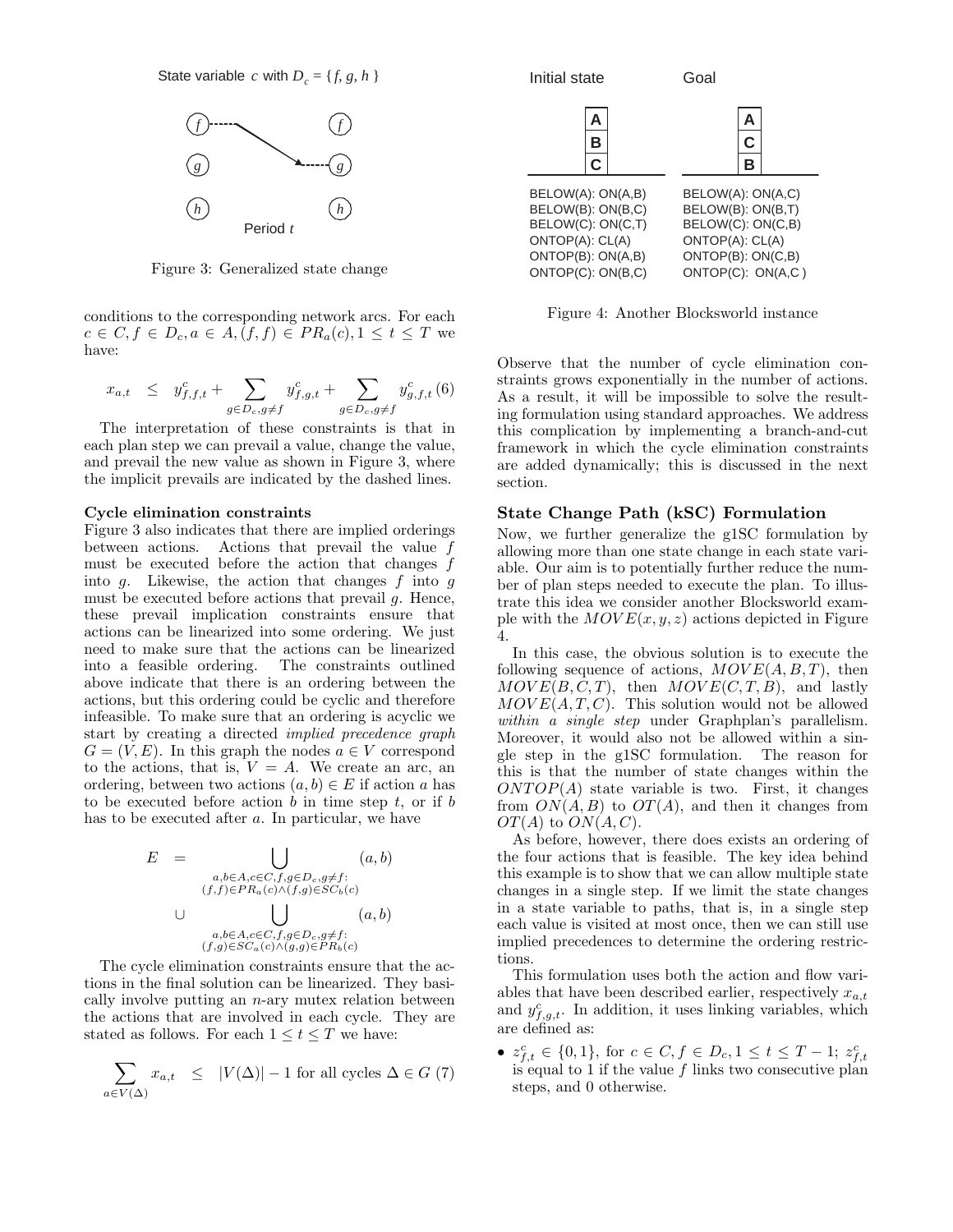State variable *c* with  $D_c = \{f, g, h\}$ 



Figure 5: State change flow network that allows multiple state changes per period

The IP formulation of the kSC model is set up in a similar way as the previous models. The objective is still the minimization of the number of actions in the plan, but the constraints are somewhat different and stated below.

## **State change flow constraints**

In this formulation we limit the number of state transitions for each plan step to  $k_c$  where  $k_c = |D_c| - 1$ for each  $c \in C$ . Again the state transitions of each multi-valued state variable are represented by paths in an appropriately defined network. In this network, nodes appear in stages (levels) and correspond to the values of the state variable. However, each stage consists of two layers. If we set up an IP encoding with a maximum plan length *T* then there will be *T* stages. Arcs within a stage correspond to state changes or to the persistence or no-op of values. Arcs between stages just make sure that all stages are connected to each other.

Figure 5 displays a network corresponding to the state variable *c* with domain  $D_c = \{f, g, h\}$  that allows multiple state changes per stage. The arcs going rightwards and labeled by  $y_{f,f,t}^c$  correspond to the per-<br>sistence or no on of value  $f$ . The arcs going leftwards sistence or no-op of value  $\hat{f}$ . The arcs going leftwards and labeled by  $y_{f,g,t}^c$  correspond to the state changes.<br>The arcs going rightwards and labeled  $z_{f,t}^c$  connect two<br>consecutive stages. Note that with unit canacity on consecutive stages. Note that with unit capacity on the arcs, any path in the network can visit each node at most once. The resulting network flow constraints for each multi-valued state variable  $c \in C$  are given as follows:

$$
\sum_{g \in D_c: f \neq g} y_{g,f,1}^c + \mathbf{1} \{ f \in I \} = y_{f,f,1}^c \tag{8}
$$

$$
y_{f,f,1}^c = \sum_{g \in D_c: f \neq g} y_{f,g,1}^c + z_{f,1}^c \tag{9}
$$

$$
\sum_{g \in D_c : f \neq g} y_{g,f,t}^c + z_{f,t-1}^c = y_{f,f,t}^c \tag{10}
$$

$$
y_{f,f,t}^c = \sum_{g \in D_c: f \neq g} y_{f,g,t}^c + z_{f,t}^c
$$
  
for  $1 \le t \le T - 1$  (11)

$$
\sum_{g \in D_c: f \neq g} y_{g,f,T}^c + z_{f,T-1}^c = y_{f,f,T}^c \tag{12}
$$

$$
y_{f,f,T}^c = \sum_{g \in D_c: f \neq g} y_{f,g,T}^c + \mathbf{1}
$$

$$
\{f \in G\}
$$
(13)

The state change flow constraints determine the network structure. There is a supply of one unit of flow at the source nodes (8), a demand of one unit of flow at the sink nodes (13), and there is a balance of flow at all the intermediate nodes (9) through (12).

## **State change and prevail Implications**

The interactions that actions impose upon different state variables are again represented by the state change and prevail implication constraints that we defined for the generalized single state change formulation (g1SC). That is, for all  $c \in C$ ,  $f, g \in D_c$ ,  $f \neq g, 1 \leq t \leq T$ , we have:

$$
\sum_{a \in A: (f,g) \in SC_a(C)} x_{a,t} = y_{f,g,t}^c \tag{14}
$$

$$
x_{a,t} \leq y_{f,f,t}^c \text{ for } c \in C, (f,f) \in PR_a(C). (15)
$$

## **Cycle elimination constraints**

The implied precedence graph for this formulation is given by  $G' = (V, E')$ . It has an extra set of arcs to incorporate the implied precedences that are introduced when two actions imply a state change in the same class  $c \in C$ . The nodes  $a \in V$  again correspond to actions, and there is an arc  $(a, b) \in E'$  if action *a* has to be executed before action *b* in the same time step, or if *b* has to be executed after *a*. More specifically, we have

$$
E' = E \cup \bigcup_{\substack{a,b \in A, c \in C, f, g, h \in D_c:\\(f,g) \in SC_a(c) \land (g,h) \in SC_b(c)}}
$$
 (a, b)

As before, we need to ensure that the actions in the solution plan can be linearized into a valid ordering, and for each  $1 \le t \le T$  we have:

$$
\sum_{a \in V(\Delta)} x_{a,t} \le |V(\Delta)| - 1
$$
 for all cycles  $\Delta \in G(16)$ 

#### **Branch-and-Cut Framework**

IP formulations are usually solved with an LP-based branch-and-bound algorithm. The basic structure of LP-based branch-and-bound involves an enumeration tree, in which branches are pruned according to bounds provided by the LP relaxation. A relatively large number of solvers is available (the best-known is probably CPLEX (ILO 2002)), and in the last few years there have been significant improvements in their performance (Bixby 2002).

For our formulations this standard approach is largely ineffective due to the large number (exponential many) of cycle elimination constraints in (7) and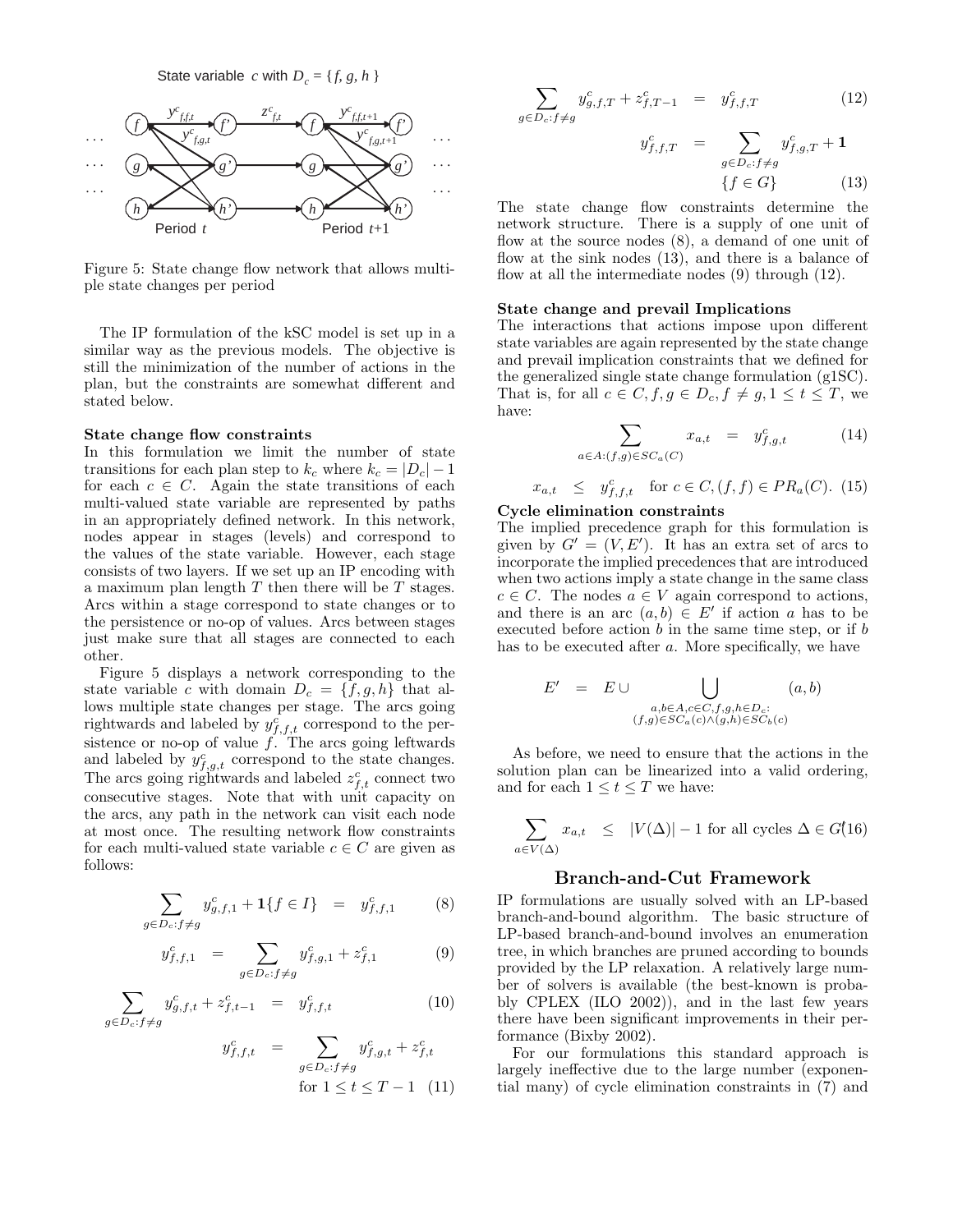(16). While it is possible to reduce the number of constraints by introducing additional variables, the resulting formulations would still be intractable for all but the smallest problem instances. Therefore, we solve the IP formulations within a so-called *branch-and-cut* framework which considers the cycle elimination constraints implicitly. A branch-and-cut algorithm is a branch-andbound algorithm in which certain constraints are generated dynamically throughout the branch-and-bound tree. If, after solving the LP relaxation, we are unable to prune the node on the basis of the LP solution, the branch-and-cut algorithm tries to find a violated cut, that is, a constraint that is valid but not satisfied by the current solution (this is also known as the *separation* problem). If one or more violated cuts are found, the constraints are added to the formulation and the LP is solved again. If none are found, the algorithm creates a branch in the enumeration tree (if the current LP solution is fractional) or generates a feasible solution (if the current LP solution is integral). Branch-and-cut algorithms have successfully been applied in solving hard large-scale IP problems in a wide variety of applications including scheduling, routing, graph partitioning, network design, and facility location problems (Caprara & Fischetti 1997).

In our implementation of the branch-and-cut algorithm, we start with an LP relaxation in which the cycle elimination constraints are omitted. Given a solution to the current LP relaxation (which may be fractional), the separation problem is then to determine whether the current solution violates one of the omitted cycle elimination constraints. If so, we identify one or more violated constraints and add them to the formulation. A separation problem involving cycle constraints occurs in numerous applications, for example, the traveling salesman problem (Padberg & Rinaldi 1991), and has received considerable attention. Algorithms for separating cycle constraints are well-known, and the general idea behind our approach is as follows:

- 1. Given a solution to the LP relaxation, determine the subgraph  $G_t$  for plan step  $t$  consisting of all the nodes *a* for which  $x_{a,t} > 0$ .
- 2. For all the arcs  $(a, b) \in G_t$ , define the weights  $w_{a,b} :=$  $x_{a,t} + x_{b,t} - 1.$
- 3. Determine the shortest path distance  $d_{a,b}$  for all pairs  $((a, b) \in G_t)$  based on arc weights  $\bar{w}_{a,b} := 1 - w_{a,b}$ (e.g. using the Floyd-Warshall all-pairs shortest path algorithm).
- 4. If  $d_{a,b}-w_{b,a} < 0$  for some arc  $(a,b) \in G_t$ , there exists a violated cycle constraint.

While the general principles behind branch-and-cut algorithms are rather straightforward, there are a number of algorithmic and implementation issues that may have a significant impact on overall performance. At the heart of these issues is the trade-off between computation time spent at each node in the enumeration tree and the number of nodes that are explored. One issue,

for example, is to decide when to generate violated cuts. Another issue is which of the generated cuts (if any) should be added to the LP relaxation, and whether and when to delete constraints that were added to the LP before. In our implementation, we have only addressed these issues in a straightforward manner: cuts are generated at every node in the enumeration tree, the first cut found by the algorithm is added, and constraints are never deleted from the LP relaxation. Given the potential impact of more advanced strategies that has been observed in other application, however, we believe there still may be considerable room for improvement.

# **Empirical Results**

The various IP formulations resulted in three planning systems: the single state change formulation (1SC), the generalized single state change formulation (g1SC), and the state change path formulation (kSC). To evaluate the performance, we compared their results to Satplan04(Siege) (SAT4), and Optiplan(Van den Briel & Kambhampati 2004), an IP-based planner which uses a direct Graphplan encoding. Since our results consistently show that all our new IP encodings dominate Optiplan, we restrict our attention to the comparisons with SAT4. We use four domains: the Blocks and Logistics domain from the international planning competition 2000, and the Driverlog and the Zenotravel domain from international planning competition 2002.

As a first step, we translated these domain instances into a multi-valued state variable description using the translator in the Fast (Diagonally) Downward planner (Helmert 2005). The resulting state description provided the input for our IP formulations. Each IP formulation started with a maximum plan length *T* equal to 1. If no plan was found, *T* was automatically increased by one. The IP formulation is thus repeatedly solved until the first feasible plan is found. The IP encodings were solved using ILOG CPLEX 8.1 (ILO 2002), a commercial LP/IP solver, and all tests were performed on a 2.67GHz Linux machine with 1Gb of memory. Each planning system was aborted if no solution had been found after 30 minutes.

The results are summarized in Figure 6. The leftmost graphs in Figure 6 show the solution times for the different domains, using a logarithmic scale. The rightmost graphs show plan quality, that is, the number of actions in the plan that was found. Overall, the g1SC formulation exhibits the best performance; it consistently outperforms SAT4 by at least one order of magnitude (and oftentimes substantially more). The kSC formulation also performs substantially better than SAT4, except in the Zenotravel domain. In this domain, there are a number of cases in which it fails to converge to a feasible plan within the allotted time. The performance of the 1SC formulation which is using the same notion of parallelism as Graphplan is competitive with SAT4. In addition, both the g1SC and kSC formulations generate plans with fewer actions than SAT4, even though the IP formulations terminate as soon as the first feasible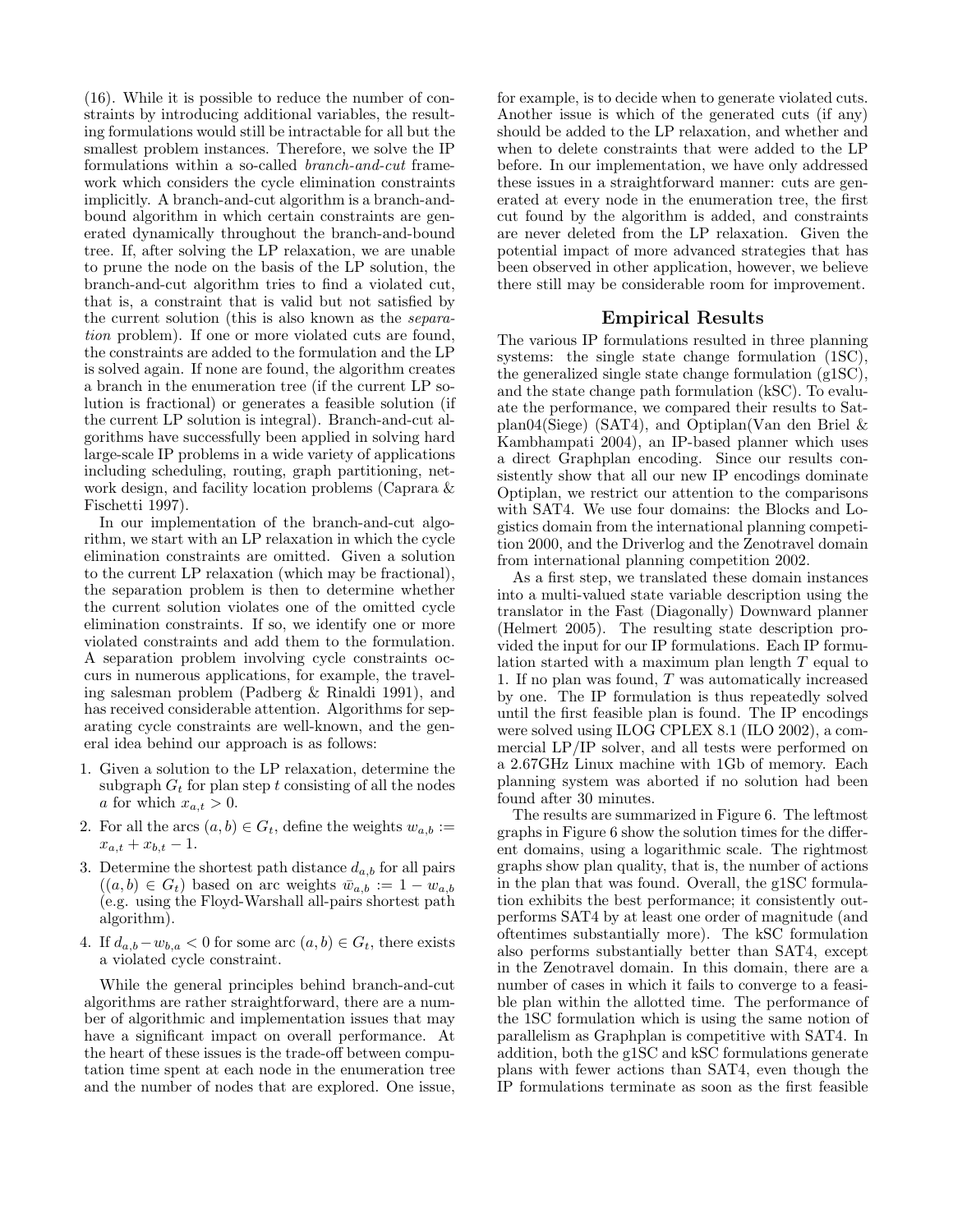

Figure 6: Problem results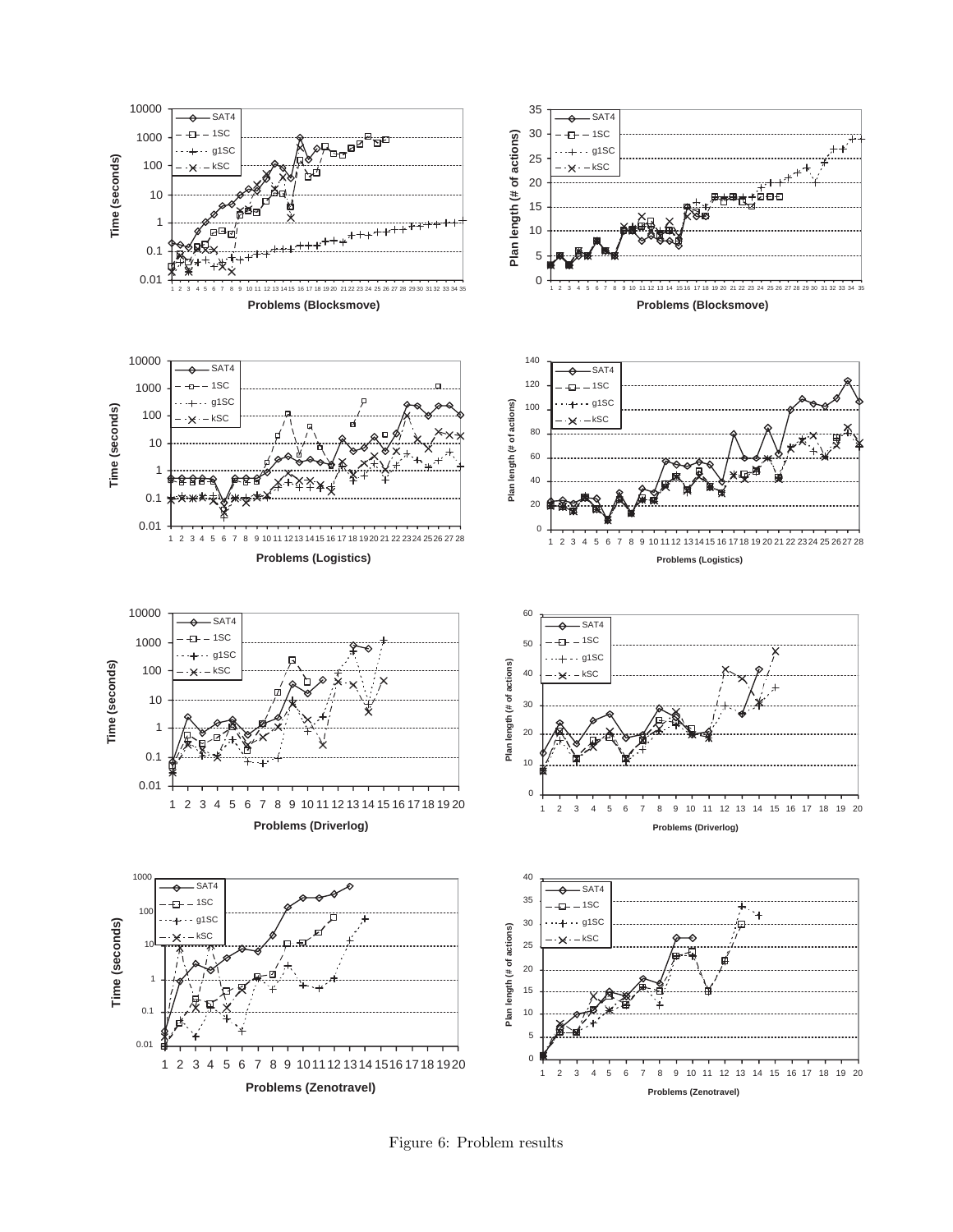

Figure 7: Number of plan steps needed to find a plan

solution is found.

Figure 7 depicts the number of plan steps that are needed to solve each problem. SAT4 and 1SC both use the Graphplan concept of parallelism, and therefore need the same number of plan steps to find a plan. The g1SC and kSC formulations, on the other hand, require significantly fewer plan steps, due to the relaxation of the ordering conditions. In fact, the kSC formulation usually needs only one or two steps (in only instance it requires three steps). While the cycle constraints may theoretically lead to huge formulations, an important advantage of the increased parallelism is therefore an actual *reduction* in the effective size of the resulting formulations. This is illustrated in Table 1, which shows the size of the IP formulations on selected problems after IP preprocessing (as performed by CPLEX). Table 1 also depicts the number of cuts needed by the kSC formulation to find a feasible plan. It shows that only a small fraction of the exponential many cycle constraints are generated by the branch-and-cut procedure. Surprisingly enough, however, no cuts were needed in the g1SC formulation for any of these problems. In fact, the g1SC formulation only required the generation of violated cycle constraints in a few of the Driverlog instances.

Overall, these initial results appear to indicate a tradeoff between the benefits that relaxing parallelism has on size, and the burden that generating additional cycle elimination constraints will have. The 1SC formulation presents one extreme, since Graphplan's concept of parallelism will never result in cycles. The kSC formulation, on the other hand, significantly relaxes the ordering conditions imposed under Graphplan. This, however, may require the generation of large numbers of violated cycle elimination constraints, which can be time-intensive. As such, the g1SC formulation may be viewed as a compromise between these extremes.

# **Related Work**

For a planning formalism that supports multi-valued state variables we refer to the work by Bäckström and Nebel (1995). Planners that have successfully incorporated the use of multi-valued state variables include Fast (Diagonally) Downward (Helmert 2005) and MIPS

|             | 1SC  |       | g1SC |      | $_{\rm kSC}$ |      |                |
|-------------|------|-------|------|------|--------------|------|----------------|
| Problem     | rows | cols  | rows | cols | rows         | cols | cuts           |
| $b$ lo $05$ | 403  | 667   | 109  | 127  | 137          | 192  | 19             |
| $b$ lo $10$ | 1321 | 2511  | 25   | 40   | 311          | 610  | 372            |
| $b$ lo $15$ | 1687 | 3546  | 29   | 47   | 426          | 738  | 85             |
| $b$ lo $20$ | 5380 | 12891 | 124  | 189  |              |      |                |
| $b$ lo $25$ | 6878 | 18200 | 346  | 366  |              |      |                |
| $b$ lo $30$ |      |       | 299  | 240  |              |      |                |
| $b$ lo $35$ |      |       | 158  | 152  |              |      |                |
| log05       | 690  | 740   | 261  | 314  | 220          | 225  | $\overline{2}$ |
| log10       | 929  | 990   | 193  | 254  | 217          | 215  | 14             |
| log15       | 1897 | 2010  | 361  | 459  | 486          | 489  | 14             |
| log20       | 4102 | 4322  | 1818 | 1954 | 861          | 880  | 89             |
| log25       | 6974 | 7438  | 1789 | 2057 | 1675         | 1761 | 31             |
| dri05       | 1324 | 1298  | 605  | 635  | 341          | 432  | 123            |
| dri10       | 2901 | 2705  | 1165 | 1115 | 944          | 1243 | 43             |
| dri15       |      |       |      |      | 1584         | 2326 | 448            |
| zen05       | 540  | 1160  | 229  | 441  | 165          | 342  | 32             |
| zen10       | 2253 | 5036  | 864  | 1726 |              |      |                |

Table 1: Encoding size in number of rows (constraints) and number of columns (variables)

#### (Edelkamp & Helmert 2000).

The generalization of planning graph-based parallelism and subsequent constraint generation was first introduced by Dimopoulos *et al.* (1997) and used for experimentation by Rintanen (1998). Cayrol *et al.* (2001) also allow more general notions of parallelism in their planning system, called LCGP. Their approach, however, ensures that constraint generation is not needed after a solution is found. Other approaches that use dynamic constraint generation during search, but do not allow more parallelism, include RealPlan (Srivastava, Kambhampati, & Do 2001) and LPSAT (Wolfman & Weld 1999).

Both the use of multi-valued state variables and the introduction of more general parallelism concepts have received considerable attention. To the best of our knowledge, however, our work is the first that shows the potential benefits of combining the two.

# **Conclusions**

Despite the potential flexibility offered by IP encodings for planning, in practice planners based on IP encodings have not been competitive with those based on CSP and SAT encodings. We believe that this state of affairs is more a reflection on the type of encodings that have been tried until now, rather than any inherent shortcomings of IP as a combinatorial substrate for planning. In this paper we introduced a sequence of novel IP formulations whose performance scale up and surpass that of state-of-the art SAT-based approaches to planning. The success of our encodings is based on three interleaved ideas: (1) modeling state changes in individual (multi-valued) state variables as flows in an appropriately defined network, (2) generalizing the notion of action parallelism to loosen the dependency between encoding length and solution length, and (3) us